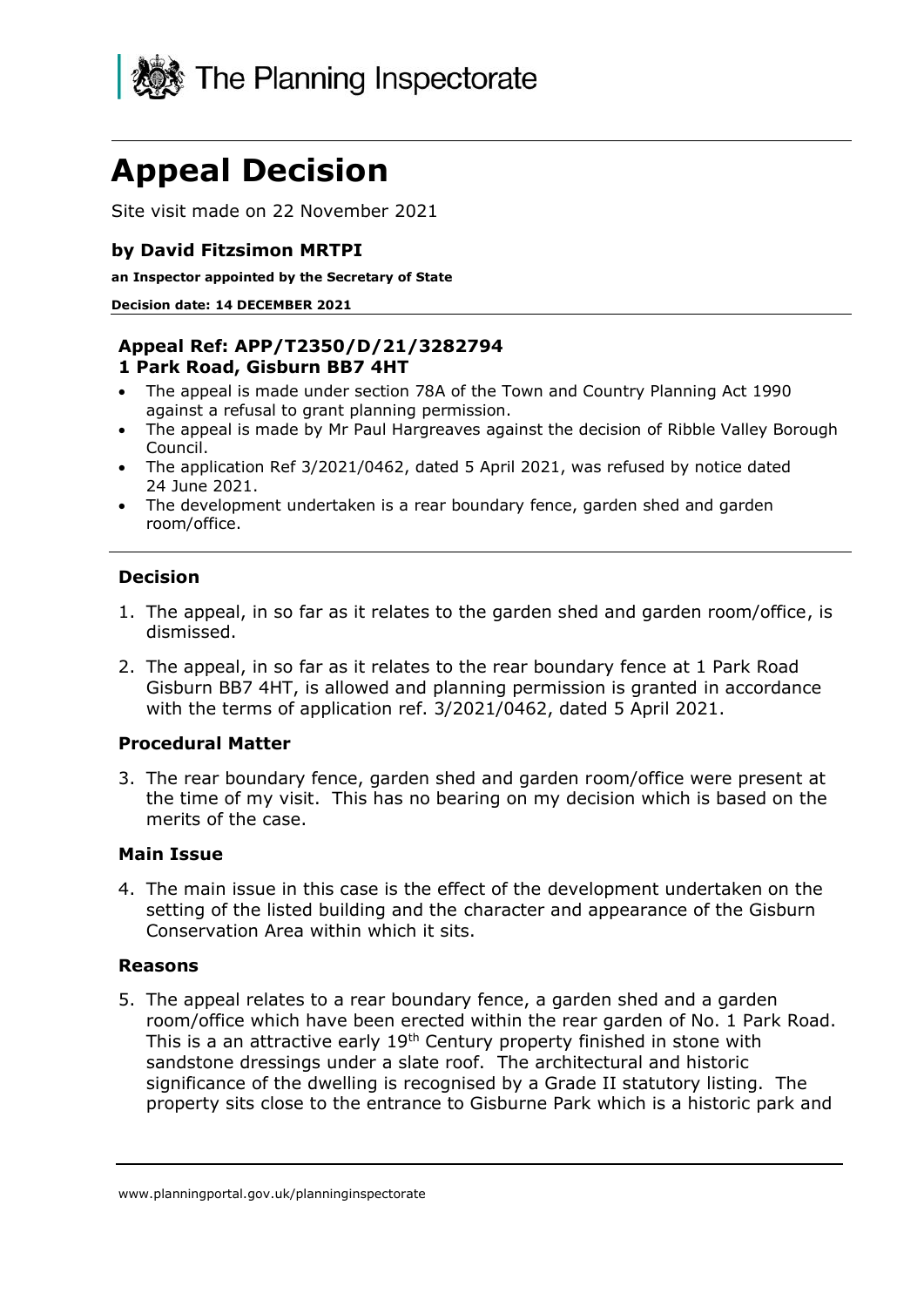garden and it lies within the Gisburn Conservation Area (CA) as defined by the Local Plan for Ribble Valley Core Strategy 2008-2028 (CS).

- 6. I understand that the fence which has been erected along the rear boundary has replaced a dilapidated fence. The replacement fence is of an unfussy 'hit and miss' style and to my mind, it sits unobtrusively at the bottom of the garden. I consider the fence to be visually acceptable and planning permission can be granted for this element of the scheme unconditionally.
- 7. The garden room/office is located along the southern boundary of the rear garden of the host dwelling. It is a modern, contemporary single storey structure with a mono-pitch roof. As the Appellant explains, it does not try to mimic the host dwelling in terms of its style or finishing materials.
- 8. To my mind, contemporary buildings can sit comfortably against historic buildings provided their design, including their detailing and finishing materials, is well executed. In the case of this particular garden room/office, I consider the roof detailing and corner detailing to be cumbersome; drawing the eye and making the building appear unnecessarily dominant. It does not sit comfortably alongside the period form and detailing of the host dwelling.
- 9. Whilst I note the garden room/office is single storey, it is elevated within the garden and elevated from Park Road. As a result, although it is set behind the established building line, the garden room/office is readily visible from the public domain and the visual harm I have described causes visual harm to the CA. This harm is not irreversible, but it is harm nonetheless. Whilst landscaping could screen the structure from the public domain in time, it would not alter the harm to the setting of the listed building itself. Furthermore, screening is no substitute for good design and it should not be used to justify visually harmful development.
- 10. I understand that the garden room/office is sited in the position of a former toilet block which served the former New Inn public house, but I have no details of the appearance of this building. In any event, my assessment is based on the merits of the structure which is there now.
- 11. The shed is located beyond the garden room/office and sits at the south-west corner of the garden. A garden shed is not an uncommon feature, even within the curtilage of a listed dwelling. Nevertheless, this shed is a sizeable structure and it shares the same roof and corner detailing as the garden room/office, which as I have explained, is visually harmful. Although the shed is not visible from Park Road, it compounds the harm to the setting of the listed building.
- 12. The harm to the heritage asset is 'less than substantial' as directed by the Planning Practice Guidance, but I attach considerable importance and weight to the statutory duty imposed by section 66 of the Planning (Listed Buildings and Conservation Areas) Act 1990 that special regard should be paid to the desirability of preserving the (listed) building or its setting or any features of special architectural or historic interest which it possesses, along with section 72 of the same Act that special attention should be paid to the desirability of preserving or enhancing the character or appearance of a Conservation Area.
- 13.The National Planning Policy Framework explains that when considering the impact of a proposed development on the significance of a designated heritage